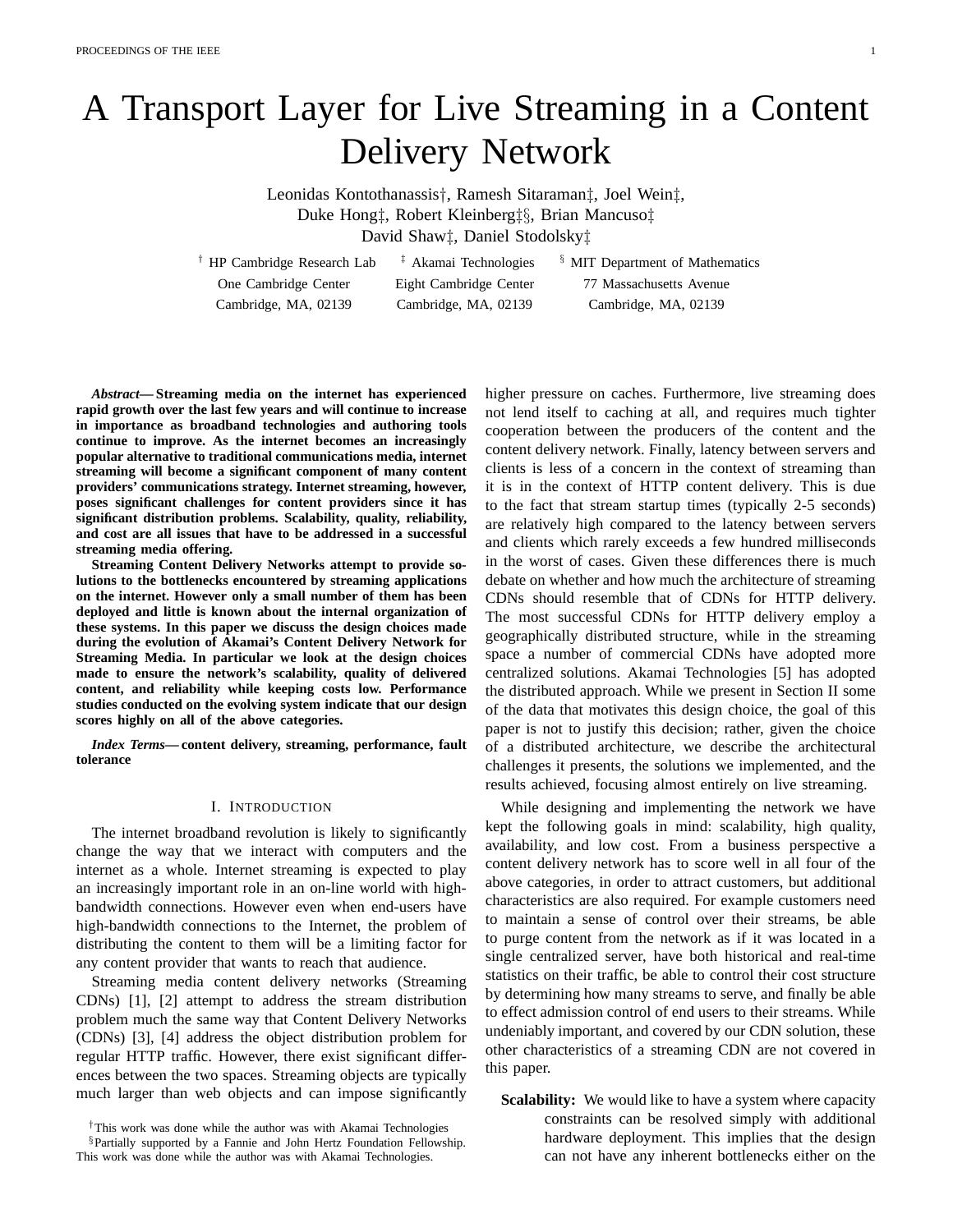

Fig. 1. High level diagram of a streaming CDN

number of streams that it can carry, or the popularity (i.e. number of end users) for any of the streams. In this context we introduce a mechanism called *portsets* that allows us to virtualize the concept of a streaming CDN. Using this design we can allocate a large number of virtual CDNs–enough to handle any anticipated streaming growth–but we can multiplex them over the same physical infrastructure to reduce cost when the additional capacity is not needed.

- **Quality:** The network should deliver quality that is equal to or better than any streaming solution based on centralized client-server architectures. The basic idea behind our approach is to *reflect* a stream across multiple intermediate locations and reassemble it on the edge of the network before transmitting it to end users. Retransmissions of lost packets, and rapid transmission of early packets (a technique we call *prebursting*) allow us to improve quality even further.
- **Reliability:** Our network should have no single points of failure. Software, machine, and even wide area network failures should be dealt with transparently when possible and should result in graceful degradation of service. (Obviously delivering a stream to an end user inside a failed network is not possible.) Our approach relies on placing redundant components of our streaming CDN in multiple networks and

implementing a failover scheme in the presence of failures.

**Cost:** The network should minimize the cost of streaming delivery for customers. While this is a well understood priority in business environments it is often at odds with the preceding goals. It is only through detailed analysis of the system and careful engineering that all of the mentioned goals can be reconciled.

The mechanisms described in this paper are implemented on a commercial streaming CDN spanning thousands of servers, and tens of countries and networks. It is integrated with the three dominant streaming formats in the marketplace today (Windows Media, Real, QuickTime) [6], [7], [8] and is actively serving millions of streams per day. Large streaming events are handled on a regular basis with the largest events serving more than 80,000 concurrent users, and delivering more than 16Gbits/sec of concurrent streams.

The rest of this paper is organized as follows: Section II discusses the original design of our live streaming CDN. The goal of that design was the reliable delivery of a small number of highly popular events. Section III presents the design modifications necessary to eliminate all bottlenecks and achieve practically unlimited scalability using virtual CDNs. Section IV presents the mechanisms used to ensure that end-user quality is as high as possible. In particular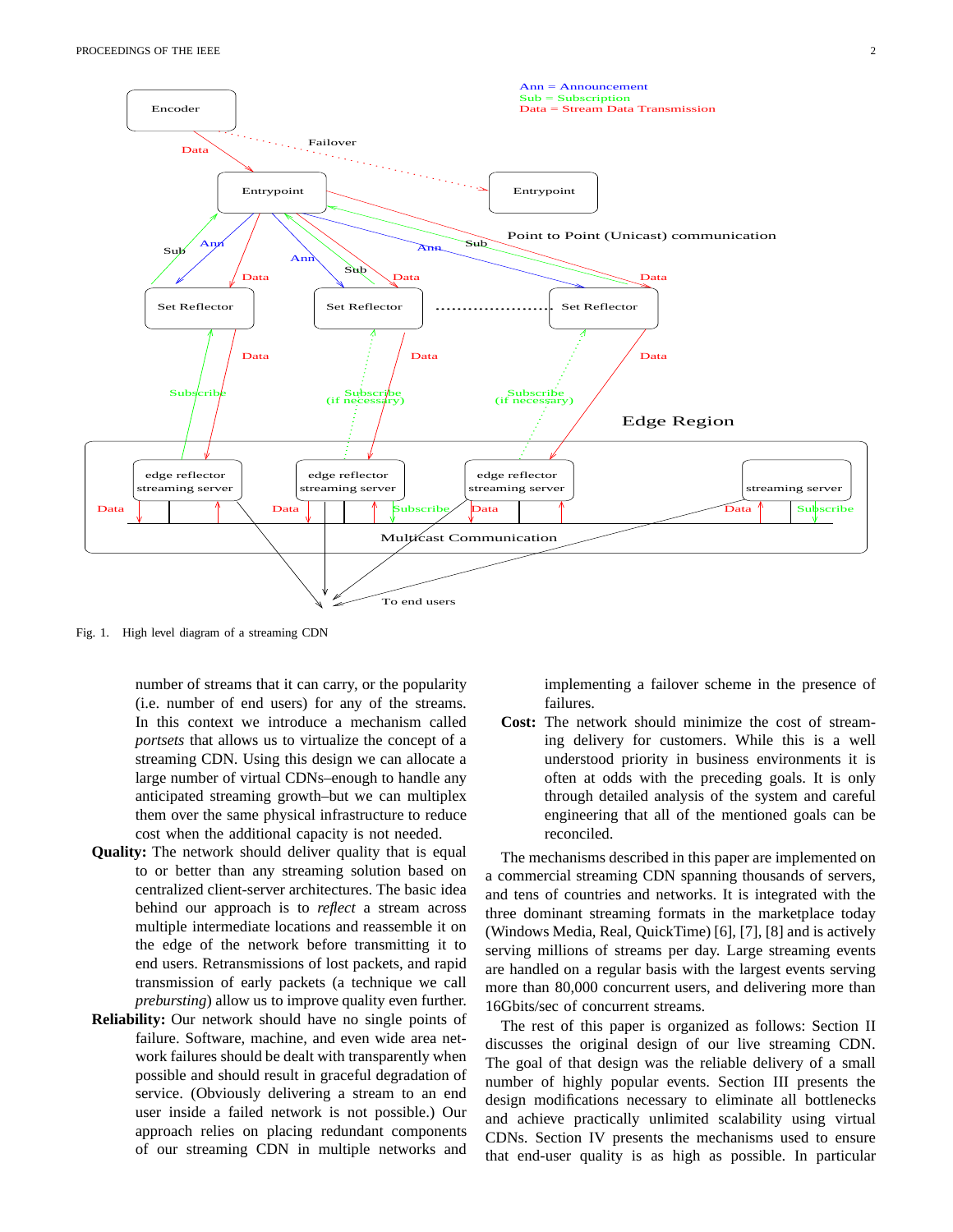

Fig. 2. Failure rates for centralized vs. decentralized stream delivery.

we present three different techniques used to enhance enduser experience: lost packet recovery, redundant delivery, and prebursting. We also quantify the performance implications of those techniques by presenting experimental data from our distributed monitoring agents. Section V discusses the types of failures possible in our system and the mechanisms we have developed to tolerate such failures. In section VI we present a few important performance metrics that showcase the ability of the system to match our initial design goals. We present related work in section VII and our conclusions in section VIII.

# II. AN EARLY CONTENT DELIVERY NETWORK FOR LIVE STREAMING MEDIA

Figure 1 depicts a high level view of our streaming CDN as it is used in the context of live streaming; in this paper we omit all discussion of issues arising in our CDN for ondemand streaming media. Historically our initial focus was the design of a streaming CDN that could be used for very popular events. As can be seen from the figure there exist two types of machines in the system: streaming servers that serve end users, and transport servers that consist of entrypoints and refelctors that distribute a stream from a customer's encoder to the streaming servers.

Streaming servers are organized in groups deployed in individual data centers that are tied together by a private local area network. We often refer to such a collection of streaming servers as a *region.* Regions are deployed widely so as to provide good geographical and network coverage. They also provide fault tolerance through redundancy at many levels. Since each region contains multiple servers the failure of any one server can be detected and traffic directed to other servers in the region. End users are directed to a particular edge region by the Akamai mapping system, which maps end users to regions to which they have good connectivity. Network failures that may isolate entire regions are also detected by mapping and traffic is redirected to alternate, better connected regions. The details of the mapping system are beyond the scope of this paper.

Our choice of a wide distribution of edge regions was partially motivated by studies we have conducted suggesting that centralized solutions, due to varying network conditions, can suffer significant outages and other problems when monitored over extended periods of time. Figure 2 portrays one such experiment, in which we monitored the failure rate of a stream served from just one of our US-based edge regions as opposed to that of the same stream served from our entire distributed network. The stream was being accessed by approximately 30 agents distributed 70% in the US, 20% in Europe and 10% in Asia and the experiment covers a monitoring period of 30 days and 15,000 data points. While for many days the failure rate experienced by the centralized solution is equivalent to that of the decentralized one, there exist days during which the centralized solution exhibits a large number of failures. Those failures stem from network connectivity failures between the agents and the centralized region, since we ensured that server load was not an issue while the experiment was run.

The existence of fault tolerant edge regions is just the first step towards a successful streaming CDN. The issue that we address in this paper is the mechanisms necessary to get live streams from an encoder to those highly distributed edge regions with good enough quality so they can then be served effectively to end users.

Streams typically originate in a customer's encoder. A collection of machines, termed *entrypoints* acts as origin proxies of customer's encoders. Encoders are required to either connect to, or accept connections from entrypoint machines and send the stream data to the entrypoints. Stream data is then fanned out to a larger collection of machines termed *set reflectors*. Set reflectors in turn propagate this data to edge regions. The use of set reflectors is primarily motivated by the desire for scalability  $-$  by creating a transmission tree we can distribute streams to much larger number of edge regions than we would have been able to otherwise. Streams arriving at a region are multicast on the private network interface shared by all streaming servers in that region, with a unique multicast address associated with every stream. All servers in an edge region can then join the appropriate multicast addresses associated with the streams that the end users are requesting, get the data for those streams from the shared back end network, and serve it to the end users. Serving data to end users is done via unicast since ip multicast in wide are networks is largely unavailable. The *entrypoint* and *set reflector* machines which are responsible for the stream transport are also known as the *reflector network*, a term that will be used throughout this paper.

This hierarchical design we presented has several desirable properties:

- Stream data can be distributed in a scalable fashion to a large number of edge regions where it can be optimally served to end users. In addition to great scalability this approach allows streams to be served from an edge region to which the client has good connectivity.
- Entrypoint machines can be chosen to provide good connectivity to a customer's encoder, thus ensuring good first-mile behavior.
- The intermediate layer of set reflector machines can be placed in locations with good connectivity/peering to ensure high quality delivery of the streaming data to edge regions.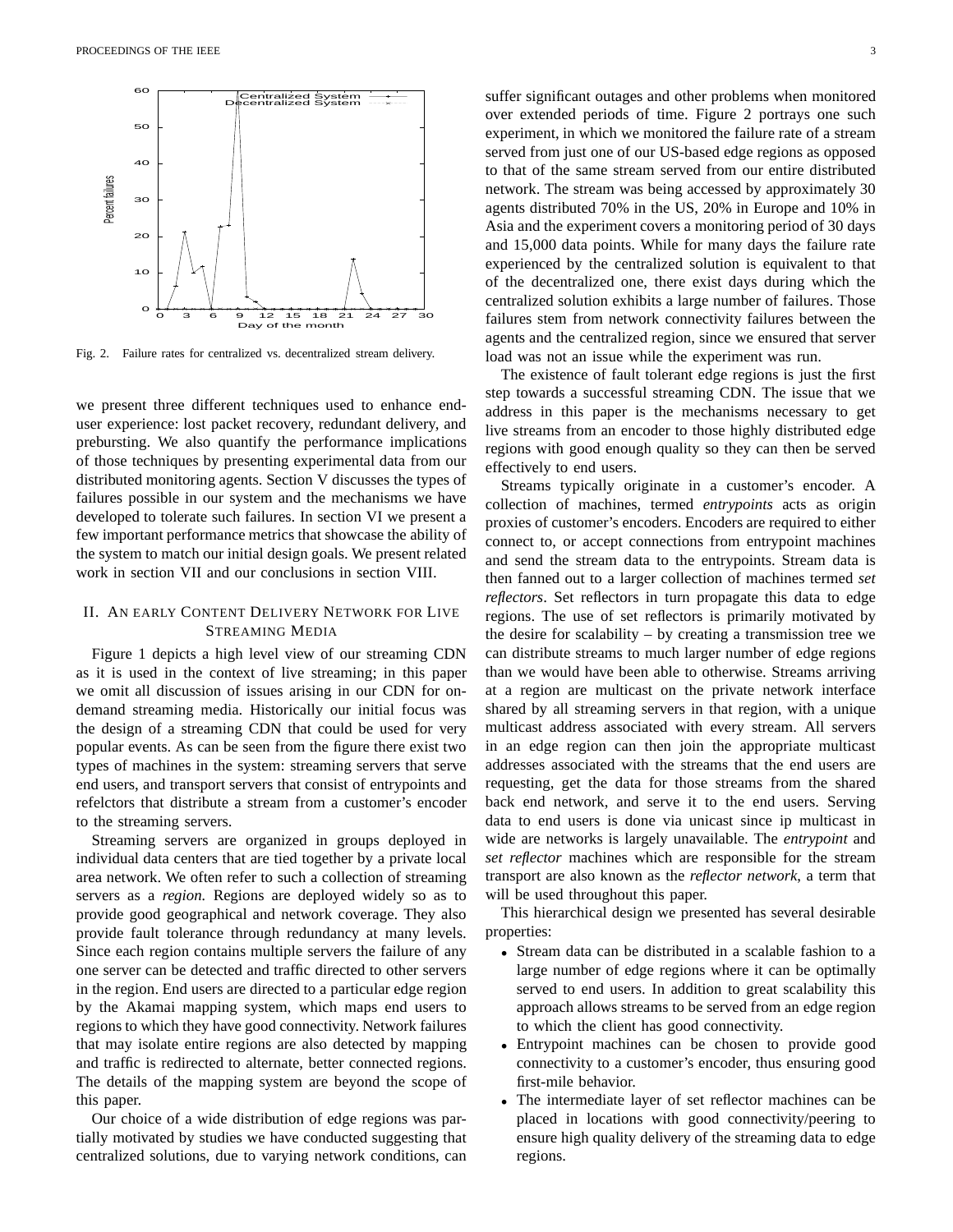

Fig. 3. Partity scheme across a single stream.

From a business perspective this design is ideally suited to serve a small number of very popular streams. The overheads associated with the transport of streams between encoders and edge regions can be amortized over a large number of end users. Furthermore, dealing with a small number of very popular streams has significantly less operational risk since encoders and entrypoints can be under human supervision for fault tolerance purposes. Out goal however, was broader than this design could meet. We were interested in scalability both across popular and unpopular streams, low costs of data transport regardless of stream popularity, and low packet loss across our transport layer. We explain these issues and our solutions to them in detail, in the coming sections.

## III. SCALABILITY ENHANCEMENTS

Scalability limitations of the first design were detected early on as the amount of traffic on the system increased. While our initial design was targetted at highly popular live streams, we discovered that at any point in time many streams were not very popular. Delivering those streams to edge regions where they were not needed overloaded the set reflectors and increased the cost of the system unnecessarily. Solving this problem required the development of a subscription system which is described in section III-A.

Even after the development of a subscription system we discovered that certain set reflector machines could get overloaded due to large load imbalances. Commonly, certain edge regions would become very active and request a large number of streams. If all popular edge regions happened to talk to the same set reflector they could overload that machine or set of machines, even though the set reflector subsystem as a whole had plenty of spare capacity. Our solution to this problem was to group streams in buckets that we termed *portsets*. We could then assign different portsets to different set reflectors ensuring that the load on any one set reflector machine did not exceed the machine's capabilities. The details of the solution are described in section III-B

#### *A. The Reflector Subscription System*

In order to implement subscriptions we had to start by modifying the commercial streaming servers to propagate end-user requests to the transport layer of our CDN. Since all commercial servers support plugin extensions we simply created plugins that trap stream requests from end users and



Fig. 4. Overhead and recovery rates of parity scheme across a single stream.

propagate them to our transport layer. However, instead of having each streaming server propagate stream subscriptions independently, we have set up our plugins to multicast all stream requests on their region's private network. Those requests are then picked up by a separate, in-region process called an edge reflector. Edge reflectors keep track of which servers are requesting a stream, aggregate the requests and propagate the aggregated requests upstream to the set reflector machines. While all edge reflectors in a region accept subscription requests, only a small subset of them (in the simplest case, one edge reflector) take any action on behalf of those requests. This small subset is selected via a leader election process and is often referred to as the set of *lead edge reflectors*.

When edge reflectors from a region propagate stream requests to set reflectors they decide which set reflector machine to propagate to by looking up a domain name uniquely associated with the region where the requests originate. For example the number one leader edge reflector in region 1283 would look up the name n1.r1283.reflector.net to find its parent set reflector. The use of DNS as the mechanism for determining the parent set reflector of a region provides tremendous flexibility. It allows us to remap an edge region to a different parent set reflector when connectivity between them deteriorates, or when the parent machine suffers a hardware failure, without having to manage configuration files on individual machines. Furthermore we get all the scalability and reliability properties of DNS for free.

Once a subscription request for a certain stream has been received by a set reflector, it still needs to be propagated to the appropriate entrypoint machine where the stream enters the content delivery network. This is slightly more complicated, since set reflectors do not have a-priori knowledge of a stream's origin. The way this knowledge is built, is by requiring entrypoints to *announce* to set reflectors which streams are active on a particular entrypoint. Set reflectors can then use this announced information to chain a subscription to the appropriate entrypoint.

Our experimentation with the system shows that the cost of the subscription and announcement metadata communication is negligible when compared to the volume of the actual stream data being transmitted. Furthermore the latency associated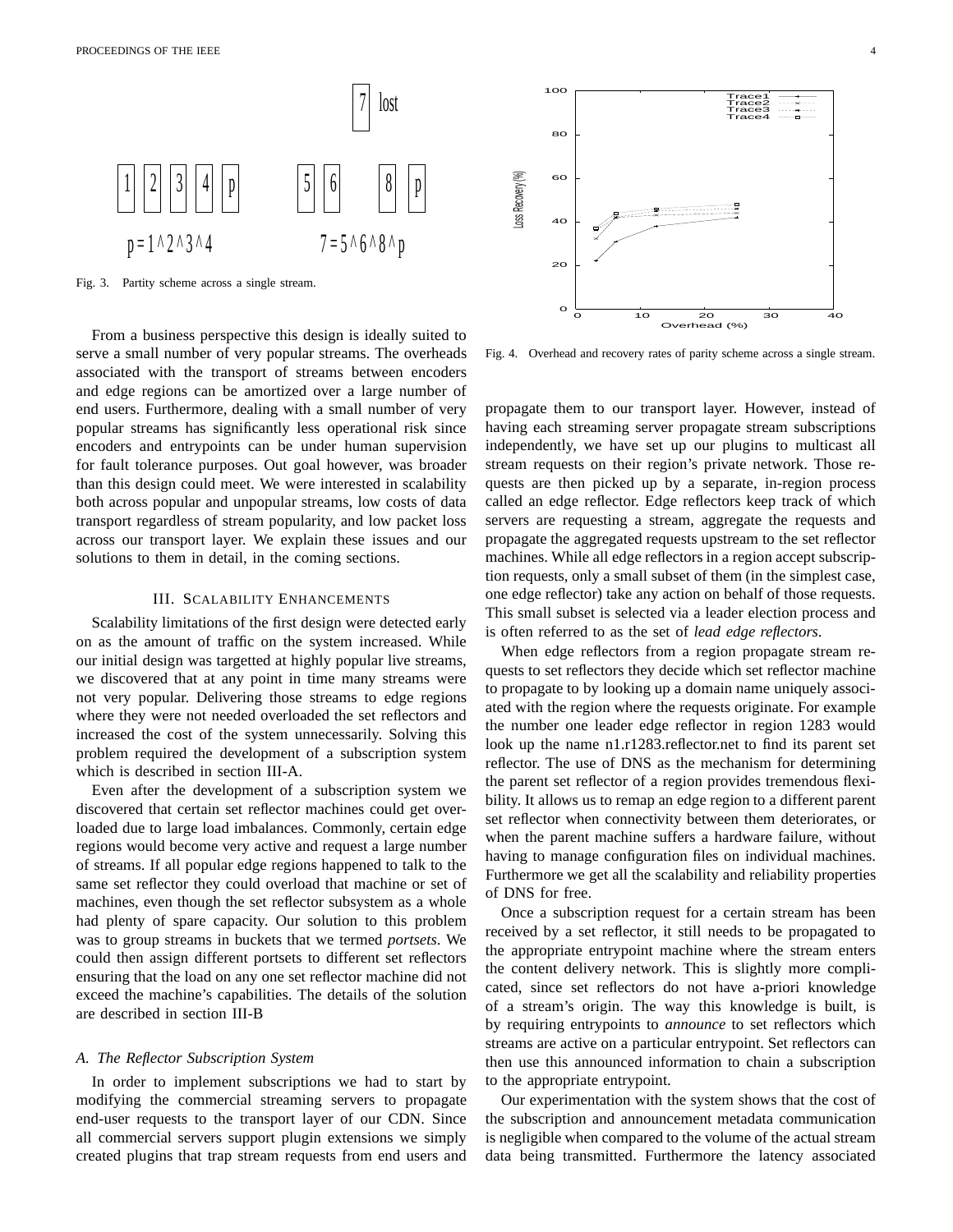

Fig. 5. Partity scheme across multiple streams.

with propagating the subscription is on the order of tens of milliseconds and is completely overshadowed by the normal startup times associated with streaming players.

#### *B. Multiple Virtual Reflector Networks: Portsets*

Subscriptions and announcements ensure that only watched streams get propagated to edge regions. However, they do not adequately control the path that those streams take through the reflector network. Edge regions simply look up their parent set reflectors and request streams through them. The downside of this approach is that it is hard to bound the number of streams that can be requested through an individual set reflector. Set reflector traffic scales proportionally to two parameters; the number of unique streams it is serving and the number of edge regions to which it is serving them.

Limiting the number of edge regions served per set reflector is relatively straightforward. We can organize set reflectors in set reflector regions which behave similarly to edge regions. A set reflector receiving a request from an edge region simply multicasts that request on its own region's private back end. A lead set reflector aggregates all requests from the region and propagates them to the appropriate entrypoints. Incoming data to the lead set reflector from the entrypoints is also multicasted on the private back end, where it is picked up by non-leader set reflectors and then relayed to the edge regions. This way we can scale the number of edge regions we can serve by increasing the size of a set reflector region. However, managing how many unique streams a set reflector region can handle remains to be addressed.

Our mechanism for managing the number of unique streams per set reflector region is a stream bucketing concept called a *portset*. A portset is no more than a collection of streams that is supposed to be transported through the same set reflectors. We have achieved this by modifying the DNS names that edge reflectors use, to look up their parent set reflectors. Those DNS names contain an additional component that is the portset identifier. For example a lead edge reflector in region 1283, trying to get a stream in portset 4096 would look up the name n1.r1283.s4096.reflector.net. Once again the flexibility of the DNS system has proven invaluable for our system. If traffic on particular portsets is low then the DNS names for those portsets can resolve to the same set reflector. As traffic grows then the DNS names can be changed to resolve to different set reflectors for different portsets allowing us to scale up or



Fig. 6. Overhead and recovery rates of parity scheme across multiple streams.

down the reflector network based on customer demand, rather than having to size it based on peak demand.

# IV. QUALITY ENHANCEMENTS

Having a distributed, scalable content delivery network is only useful if data can be transported to the edge servers reliably and with high quality. Live streaming is a particularly vexing problem since there is little margin for error when sending a stream from an encoder to the edge servers. Edge servers typically keep a buffer of a few seconds' worth of stream data. Data arriving at the server gets appended to the end of the buffer while data at the front of the buffer gets streamed to end users. The window of opportunity during which one can recover lost packets is determined by the size of this buffer and is therefore only a few seconds wide.

We use two different techniques to ensure relatively loss free delivery of data to edge servers while incurring minimal additional overhead/cost. . The first technique seeks to make each link in our reflector system as reliable as possible, while the second technique attempts to synthesize data across multiple paths to stitch together a complete, lossless stream. To further improve stream quality we use a third technique called *prebursting* that attempts to address stream startup issues that arise in a distributed streaming network in which streaming server only get a stream feed in response to end user requests.

## *A. Packet loss recovery*

When an end user requests a live stream from an edge server, that server has to in turn get the stream from the encoder that is producing it. Chaining the subscription requests is described in section III-A, but after a request has been propagated to the stream's entrypoint and data is flowing to the edge server we need to make sure that the data flows with as little packet loss as possible. One possibility would be to use TCP as the transport layer between the entrypoints, set reflectors, and edge reflectors but TCP's recovery mechanism from packet loss has undesirable properties like backoff and bandwidth throttling than can harm an end user's experience. We therefore decided to explore recovery schemes on top of a UDP transport layer.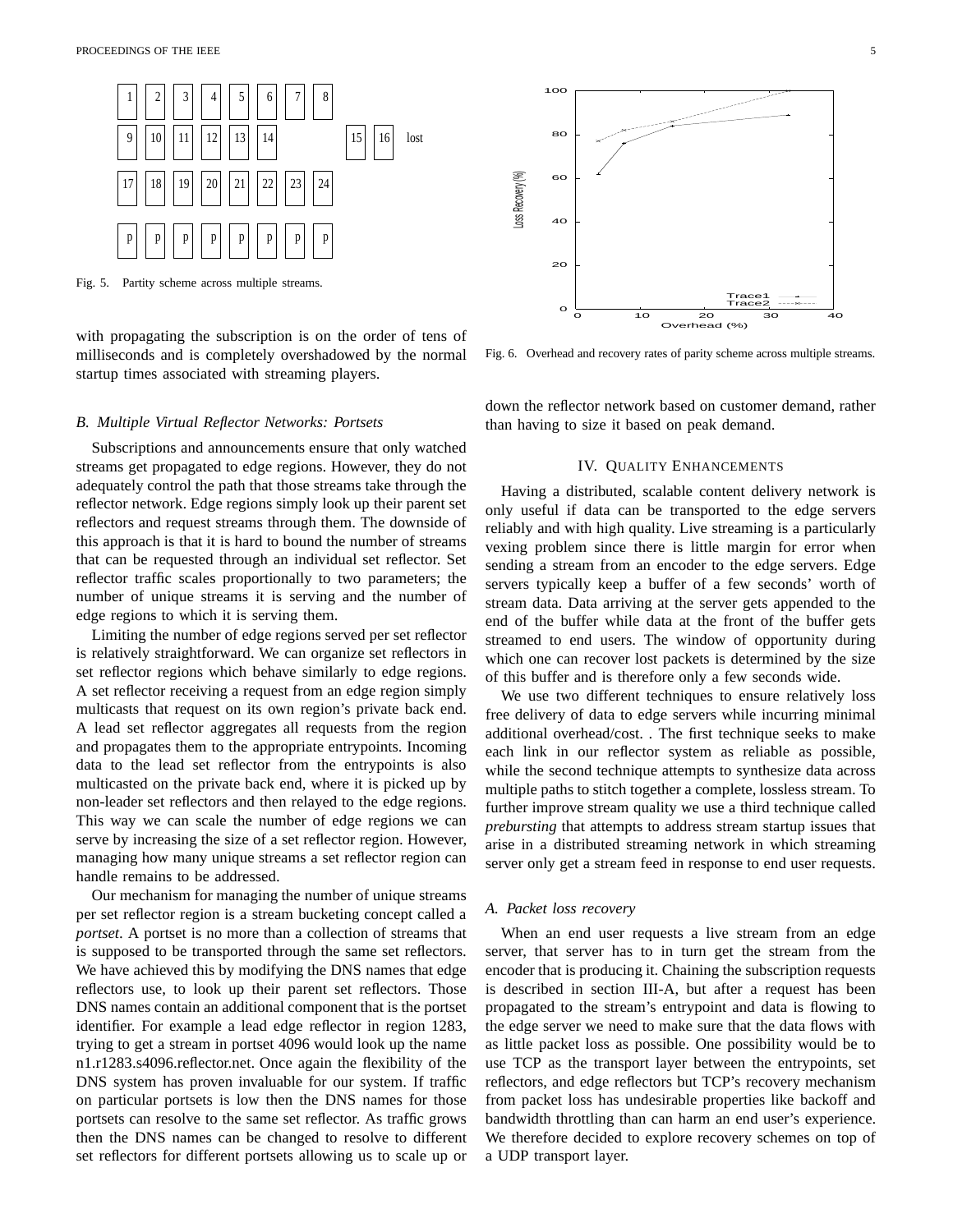

Fig. 7. Multipath error correction scheme.

While a number of researchers has looked into packetloss recovery techniques, our goal was to look at actual traces collected from our early streaming network and focus on recovery techniques that introduced minimal overhead. We collected traces of packet flows that were at least one hour long (some are longer), and span a million packets or more each. We looked at four different mechanisms for lost packet recovery: parity packets within a stream, parity packets across a combination of streams, a variation of Reed-Solomon codes [9], and plain retransmits.

Figure 3 shows the idea behind a stream parity scheme. For every  $k$  packets of the stream, the entrypoint in our system would introduce a parity packet that is computed as the XOR of the previous  $k$  packets. Since packets are not of fixed size we can assume that smaller packets are padded to the maximum packet size with zeroes. Recovering a lost packet within a parity window is as simple as taking the XOR of the k packets that have arrived at the edge. Clearly loss of two or more packets within a parity window implies that recovery is no longer possible. A tuning parameter for this scheme is the frequency at which parity packets are inserted into the stream. We evaluated four different variations that incurred overhead of 3.125% (1 parity packet every 32 regular packets), 6.25% (1 parity packet every 16 regular packets), 12.5% (1 parity packet every 8 regular packets), and 25% (1 parity packet every 4 regular packets).

Figure 4 shows the percentage of lost packets that is recovered as a function of the number of parity packets introduced into the packet flow for four different stream traces. Surprisingly enough the substantially higher overhead schemes do not provide much of an additional benefit. The reason for this is that lossiness tends to be bursty rather than random. Therefore even high overhead schemes are unlikely to be able to recover when a number of contiguous packets is lost.

The second scheme we evaluated was parity packets across multiple streams. The idea is depicted graphically in figure 5. Instead of thinking of packets as a one dimensional structure we organize them logically in two dimensions. Parity packets then take the form of a row inserted along the second dimension. For example in our figure we show packets organized in rows of 8 packets and a parity row inserted for every three data

| TraceId    | Overhead | Loss Recovery |
|------------|----------|---------------|
| r1003-0411 | 50%      | 93.9%         |
|            | 100%     | 98.9%         |
| r419-0331  | 50%      | 89.2%         |
|            | 100%     | 91.9%         |
| r421-0322  | 50%      | 96.2%         |
|            | 100%     | 98.7%         |
| r686-0322  | 50%      | 98.7%         |
|            | 100%     | 99.5%         |

TABLE I OVERHEAD AND RECOVERY RATES OF MULTIPATH ERROR CORRECTION SCHEME.

rows. This allows us to tolerate bursty losses of contiguous data packets since the parity packets are introduced along the second (non-contiguous) dimension. The disadvantage of this approach is that parity packets are relatively far away from the data packets that they complement and thus recovery of a packet can take longer and may not happen in time for the recovered packet to be useful. However this problem can be mitigated by implementing this parity scheme across packets from multiple streams rather than a single stream. Combining packets from multiple streams implies a higher packet rate and thus less wait time before a lost packet can be recovered. This way recovery can happen within the timeframe allowed for any single stream while maintaining the property that bursty packet loss can be tolerated.

Figure 6 shows the efficacy of this approach in recovering lost packets for two different multiple-stream traces that we have collected. As can be seen it is almost twice as successful than the simple parity scheme in recovering packets for comparable amounts of overhead.

The third scheme we evaluated took advantage of the fact that our system allows for delivery of packets across multiple paths. Rather than trying to introduce redundant packets within a single link we rely on a variation of Reed-Solomon codes to compute m derivative packets from  $k$  original packets. The new derivative packets are derived from the original  $k$  packets through simple linear functions and have the property that the presence of at least  $k$  out of the  $m$  derivative packets is sufficient to compute the  $k$  original packets by solving a simple system of linear equations. The scheme is shown graphically in figure 7. We evaluated two different versions of this scheme where we compute three (50% overhead) and four (100% overhead) derivative packets for every two original packets. Schemes with larger  $k$  and  $m$  value result in more complex equations and can end up being too computationally intensive for edge servers to be successful. As we can see in table I taking advantage of multipath delivery and Reed-Solomon encoding is quite effective in recovering lost packets with recovery percentages ranging between 91.9% and 99.5%. Nontheless the fact that this scheme requires at least 50% overhead makes it an unlikely candidate for packet recovery.

The last scheme we evaluated was a best-effort retransmit system. We modified our transport system to keep a buffer of the most recent  $n$  packets it had forwarded to each destination. Destinations examine the sequence numbers of received packets and decide that a packet with sequence number  $i$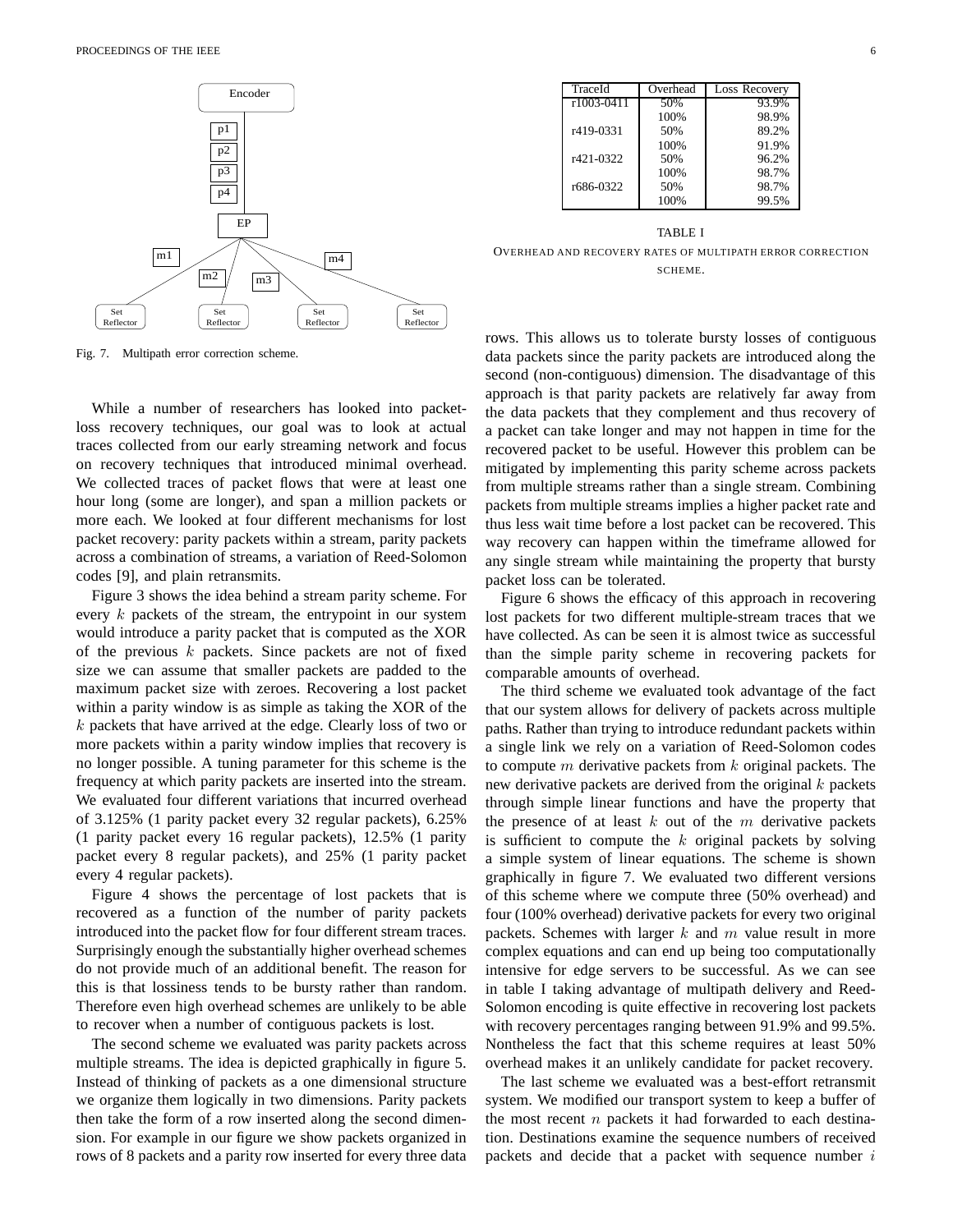

Fig. 8. Retransmit overhead as function of packet loss for different out of order tolerance thresholds.

is lost if they receive packet  $i + k$  without having received packet  $i$ . They then simply request the lost packet from their upstream parent which will send it to them if it exists in its buffer of recently sent packets. Notice that this is a best effort approach; a child node will not wait for a missing packet indefinitely and parent nodes only promise that they will hold packets for retransmits for a short time period. An important tuning parameter for this scheme is the out-of-order tolerance  $k$  that receiving nodes need to have. Clearly packet re-ordering is a common phenomenon on the Internet and we need to ensure that we do not request and resend packets simply because they have arrived out of order. On the other hand having a very large out-of-order window could result in lost packets being requested and resent too late to be useful to the streaming server. The retransmit scheme is extremely effective in recovering lost packets. More than 99% of all lost packets are recovered using this scheme. Figure 8 shows the overhead incurred by the retransmit scheme for four different values of the out-of-order window. As can be seen from the figure, a window that only tolerates simple packet transpositions (i.e. packet n+1 arrives before packet n) can occasionally result in relatively high retransmission costs. Fortunately the overhead diminishes quickly for window sizes of 2 or more and thus we can have both quick loss detection and low retransmit overhead.

Given the evaluation results presented we decided in the end to go with a retransmit scheme in our CDN. It provided good loss recovery properties (as good or better than the other three schemes), and had the additional advantage that it induced overhead only when packets were indeed lost, rather than all the time.

#### *B. Adaptive multipath transmission*

Even with retransmits it is possible for a particular link in our transport layer to remain lossy, or even worse to be down. In order to address this failure case we took advantage of the fact that our system can easily support multipath transmission. Packets originating from a particular entrypoint can be replicated and sent across multiple set reflectors to a single edge region. The packets are then recombined at the

edge region, duplicates are removed, and the clean, lossless stream is handed to the streaming server that can then send it to end users. While multipath transmission can provide extremely high quality and virtually loss-free transmission of live streams, it has one great disadvantage. It is exceedingly costly, especially for unpopular streams. Imagine a case where a single user requests a live stream from an edge server. That stream has to leave the entrypoint, arrive at a number of set reflectors equal to the number of paths that we want to use, and then be forwarded to the edge region so it can be recombined before being streamed to the end user. If we assume three transmission paths to ensure lossless delivery, then 6 copies of the stream have to travel through the reflector network for the single copy served to the end user. Unfortunately the economics of a such a scheme are unacceptable, especially since the additional paths are needed only rarely.

We have modified the subscription system described in III-A to allow us to use multiple path transmission only when it is necessary. The modifications were relatively straightforward with one notable exception described below. We started by modifying the streaming servers to provide stream quality information to the edge reflectors. Therefore it is possible for the streaming servers to tell the reflector system whether they are getting a good quality stream or not. The edge reflectors can then adapt the number of paths used in fetching the stream to a region based on this quality information. As described in section III-A edge reflectors elect a small number of leaders responsible for fetching streams into the region. We can change the number of leaders to be elected (and thus the number of copies of a stream fetched into the region) based on the quality information provided by the streaming servers. A long time period of good quality information triggers a reduction in the number of leaders and consequently the number of paths in use. A short time period of bad quality information triggers an increase in number of leaders and consequently the number of paths in use. Clearly the lowest possible number of paths in use is one, while we have capped the maximum number of paths that can be in use to three.

A complication to this system arises when the edge region has determined that a single path provides sufficient data quality but the path through which the data is arriving suddenly goes down<sup>1</sup>. In that case we need to rapidly detect the loss of the one active link and recover by bringing into use the secondary and/or tertiary paths for that edge region. Detection has to happen quickly enough to ensure that end user experience is not affected.

In order to achieve this kind of rapid detection we have modified our entrypoint nodes to ensure that each stream has at least one packet per second. For requested streams that fail to deliver a packet for two seconds in a row and are using a single path, the edge reflector processes assume that the primary link is dead and initiate subscription requests through the secondary and tertiary links in order to recover. Experience running the adaptive multipath transmission system in conjunction with retransmits indicates that it results in close

<sup>&</sup>lt;sup>1</sup>A path can go down either because the upstream node has died, because the network link between the upstream node and the edge region has gone down, or because the downstream node within the edge region has died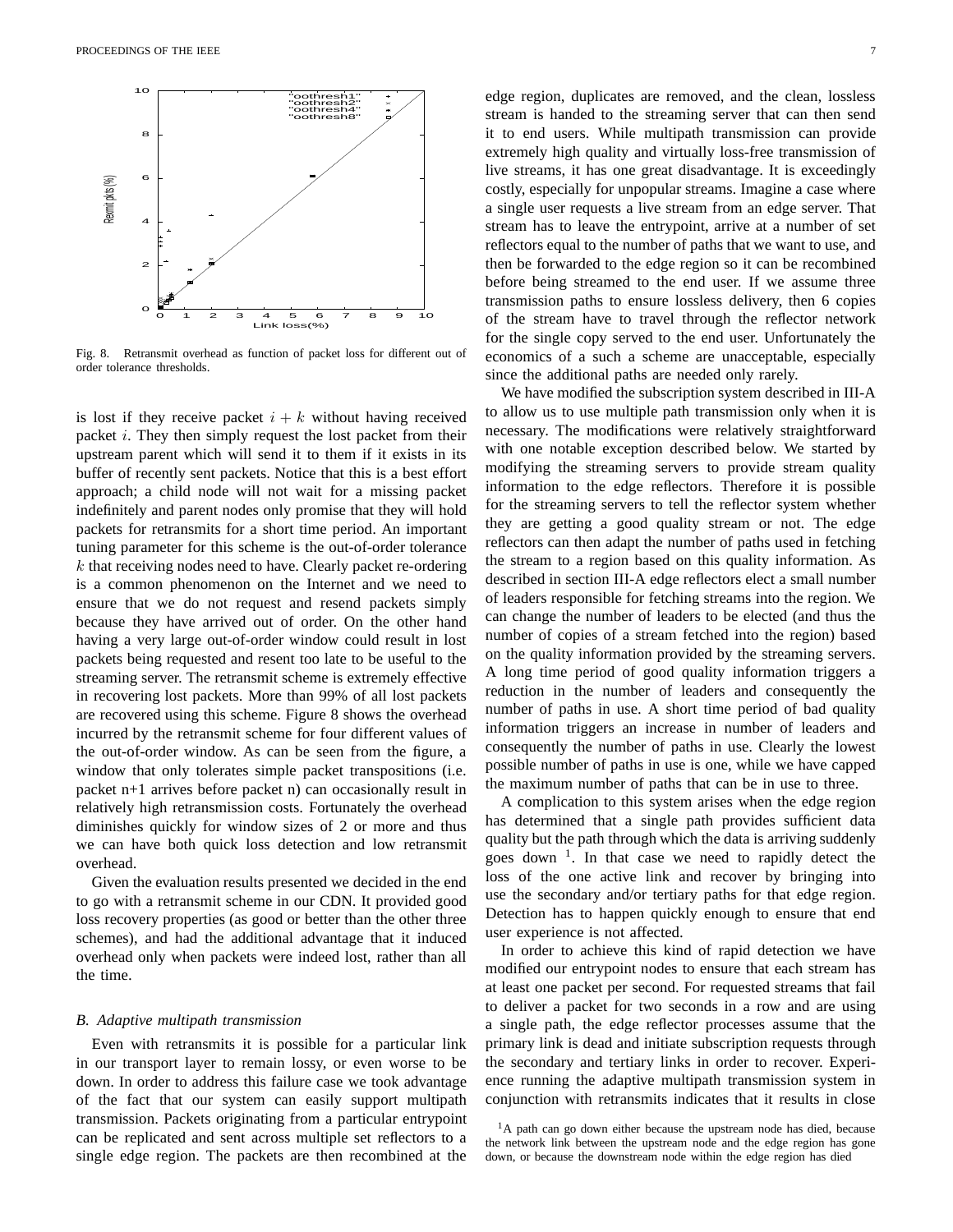

Fig. 9. Effect of prebursting on stream rebuffering.

to lossless streaming at relatively low cost. Packet loss for streams reconstructed at edge regions is almost always below 0.1%, while the average number of fetch paths used per stream varies between 1.1 and 1.2 across the network. The fact that the average number of paths is greater than one indicates that some kind of multipath transmission is necessary in order to achieve high quality under all circumstances, but it is important to make it adaptive in order to keep costs under control.

## *C. Prebursting*

The final technique used in our transport layer in order to improve quality is prebursting. The idea behind prebursting is to deliver a stream to a server at a higher rate than the encoded rate for the first few seconds of the streaming session's life. We conducted studies showing that such a delivery behavior results in better end user experience mostly through reduced buffering time. The reason that prebursting reduces rebuffering and initial buffering times is that it allows the streaming server to build its own buffer of the stream rather quickly. It is thus able to tolerate small fluctuations in the delivery of packets by the reflector network and avoid buffer underflows (a situation where the server needs to send the next packet to the end user but has not received it from our transport layer). Note that the latest WMS server[6] uses a similar technique in the communications path between the server and end users.

Clearly it is not possible to deliver data at a higher rate than the encoder is producing it, unless we save some data that the encoder has produced in the past and we start delivery with this previously produced data. This is exactly the approach we have taken. We take advantage of the fact that we already keep data around for retransmit purposes and reuse the retransmit buffers as the prebursting buffers. When a request first arrives at a set reflector or entrypoint for a particular stream, instead of sending the most recently received packet, we send the oldest received packet for that stream that is still in the retransmit buffer. We then continue to send packets out of the retransmit buffer at a rate that is a multiple of the rate at which packets arrive from the encoder. Once all packets in the retransmit buffer have been sent, we simply forward packets as they arrive from the encoder.



Fig. 10. Fault tolerant entrypoint diagram.

One nice side-effect of the prebursting approach is that it makes recovery from failed paths seamless. When the adaptive multipath transmission system notices that a link has gone down and starts a new subscription request through a secondary or tertiary path, it expects to receive a preburst from those paths. Given that the preburst starts with a packet from some time in the past rather than the most recent packet produced by the encoder, packets that were missed during the fault detection interval will be received as a part of the preburst and assembled into a lossless stream that can be delivered to the streaming server. Figure 9 shows the amount of rebuffering experienced by end users both in the presence and in the absence of prebursting. As can be seen prebursting is instrumental in reducing rebuffering effects and greatly increases the quality of the end user experience. We have also seen comparable improvements in the stream startup times experienced by end users. Overall, prebursting allowed us to improve end-user quality with only a modest engineering effort since we were able to leverage the same mechanisms used in lost packet recovery.

#### V. RELIABILITY ENHANCEMENTS

The system that we have presented so far is fault tolerant in almost all of its aspects. Edge regions are interchangeable, and the mapping and load balancing system ensures that only live edge regions with good connectivity are being used to serve end users. The reflector system has 3-way redundancy and can be reconfigured to exclude dead machines with simple DNS changes. The only parts of the system that are vulnerable to machine and network failures are the entrypoints. Since an encoder connects to a particular entrypoint to provide data, it is possible for that entrypoint to die or lose connectivity to the encoder. <sup>2</sup> To recover from this type of failure we have modified our system to tolerate entrypoint faults. The solution we have adopted is described in the following section.

#### *A. Fault tolerant entrypoints*

Our fault tolerant entrypoint solution relies on a distributed leader election algorithm. The main difference between typical

 $2$ It is also possible for the encoder to die but since this is a machine not in our control there is little we can do to recover from this kind of failure.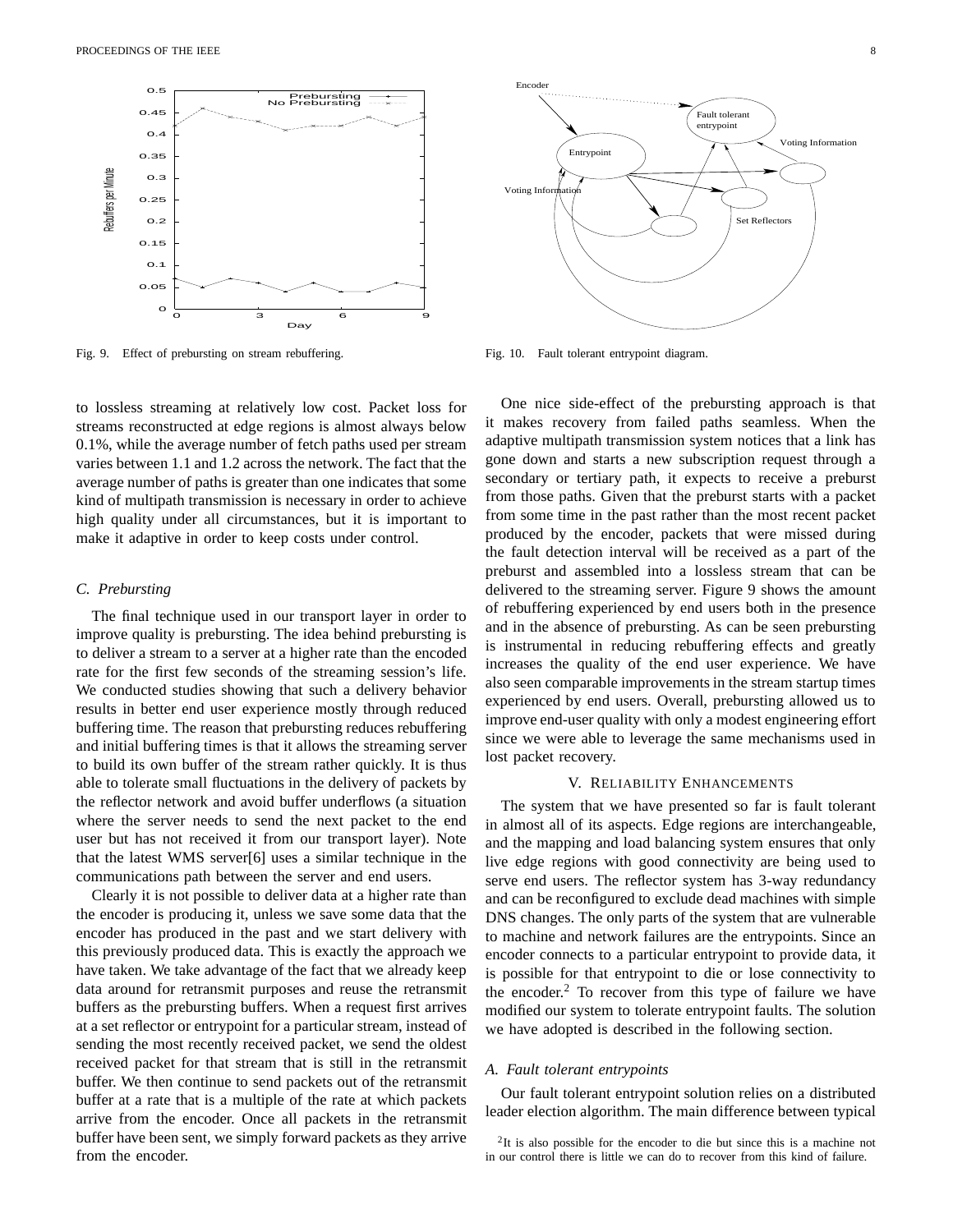leader election algorithms and our approach, is that in our case the candidates for leader do not actually communicate with each other. Rather they rely on outside observers (the set reflectors) to provide the voting information as to who should be the leader. This has the benefit of leveraging existing communication paths between entrypoints and set reflectors, while supplying redundant paths for entrypoints to obtain leadership information about each other. Figure 10 depicts the data flow between set reflectors and entrypoints.

The system starts by distributing a configuration file to every entrypoint and set reflector that contains an ordered list of candidate entrypoints for every stream in the system. The first entry in that list is the default entrypoint pulling the stream from the encoder, while the secondary and tertiary entries are the fallback choices, should the primary choice fail.

Entrypoints provide a heartbeat packet each second, and periodically announce which streams they can pull from encoders to the set reflectors. The set reflectors themselves ensure that the lead entrypoint for every stream in the configuration file is both alive and can actually can pull the streams for which it is leader.

Failures fall in two categories. The first category is the death of the entrypoint machine itself. When an entrypoint machine dies, its heartbeat ceases to arrive at set reflectors. The set reflectors then produce a list of the streams for which the dead entrypoint was a leader and publish it to the secondary and tertiary entrypoints for those streams. The secondary and tertiary entrypoints for those streams notice the information published by the set reflectors and attempt to pull the orphaned streams from their encoders. In order to ensure that only one of the backup entrypoints ends up pulling the orphaned streams, there is a delay built into the system for the tertiary entrypoint. If the secondary entrypoint succeeds in pulling the stream it will start announcing its existence to the set reflectors. They in turn will modify the information that they publish to indicate that the primary entrypoint is dead, and that the secondary entrypoint has successfully assumed its duties. The tertiary entrypoint will notice this change in information and will cease any efforts to pull the stream.

The second fault category is the loss of connectivity between the primary entrypoint and the encoder. Detection of this failure happens when the primary entrypoint stops announcing the existence of the stream originating at the unreachable encoder. The set reflectors notice the absence of the announcement and publish the relevant information. Failures of this type are detected less rapidly than entrypoint deaths, because the mechanism relies on announcements which are sent less frequently than the heartbeat packets. However, in all other respects the mechanism for dealing with this failure is identical to the one described above, with the secondary and tertiary entrypoint leader attempting to assume the duties of the primary leader with respect to the problematic stream. If either the secondary or the tertiary entrypoint have connectivity to the encoder, the stream will resume shortly after the fault is noticed.

Returning to regular operational mode once a fault has been repaired is also straightforward. When the primary entrypoint comes back to life or can reconnect to an encoder it starts

providing the necessary heartbeat and announcement information to the set reflectors. They then stop publishing the information indicating that action needs to be taken by the backup entrypoints. The absence of this information causes the secondary and tertiary entrypoints to stop pulling the stream from the encoder and the primary leader resumes its regular role.

It is possible for the system to transiently be in states where more than one entrypoint is connected to an encoder and pulling a stream. Set reflectors (and edge reflectors) have knowledge of the relative ordering of entrypoints with respect to each stream. When they see packets for a particular stream originating from multiple entrypoints within a short configurable period of time, they will select the one with the highest leader number and ignore packets from the lower leader numbers.

We have tested the behavior of the system by inducing both types of faults and checking the impact on an end users watching a stream. Death of an entrypoint is almost unnoticeable from an end user's perspective. Most times streams continue to play with no problems, while occasionally a rebuffering event may be noticed by the end user. The main reason for this benign behavior is that heartbeats occur every 1 second and thus death of an entrypoint is noticed and recovered quickly enough to prevent the streaming server's and/or client's stream buffer from draining. Loss of connectivity between an entrypoint and an encoder takes a little longer to be noticed and often results in a rebuffering event, or even a disconnect for an end user. However the stream becomes available again with only a few seconds of downtime and no manual intervention is necessary.

With the introduction of fault-tolerant entrypoints we have eliminated the last single point of failure of our system. Even when machines and network connections fail, streams will continue to be available for end-users who are outside the failed networks. Furthermore in most cases, existing users in non-failed networks will remain unaware that a fault even occurred. This solution is extremely attractive from a customer's perspective, since it ensure reliable stream delivery with no modifications to their encoding infrastructure, and guarantees automatic handling of faults without the need for human intervention.

# VI. PERFORMANCE MEASUREMENTS

While there is no standard for performance measurements with respect to streaming, a number of streaming session attributes can be shown to be important to an end-user's experience. Akamai has developed a proprietary agent technology to measure streaming performance, and has deployed a network of over fifty agents to take performance measurements. All measurements discussed in this section come from approximately 30 of these agents, testing streams delivered by the Akamai network hourly over the course of a month, representing 14,391 data points. More detail on our performance methodology can be found at [10]

Our first metric is failure rate – how often an end-user's attempt to play a stream is successful or not. Figure 11 shows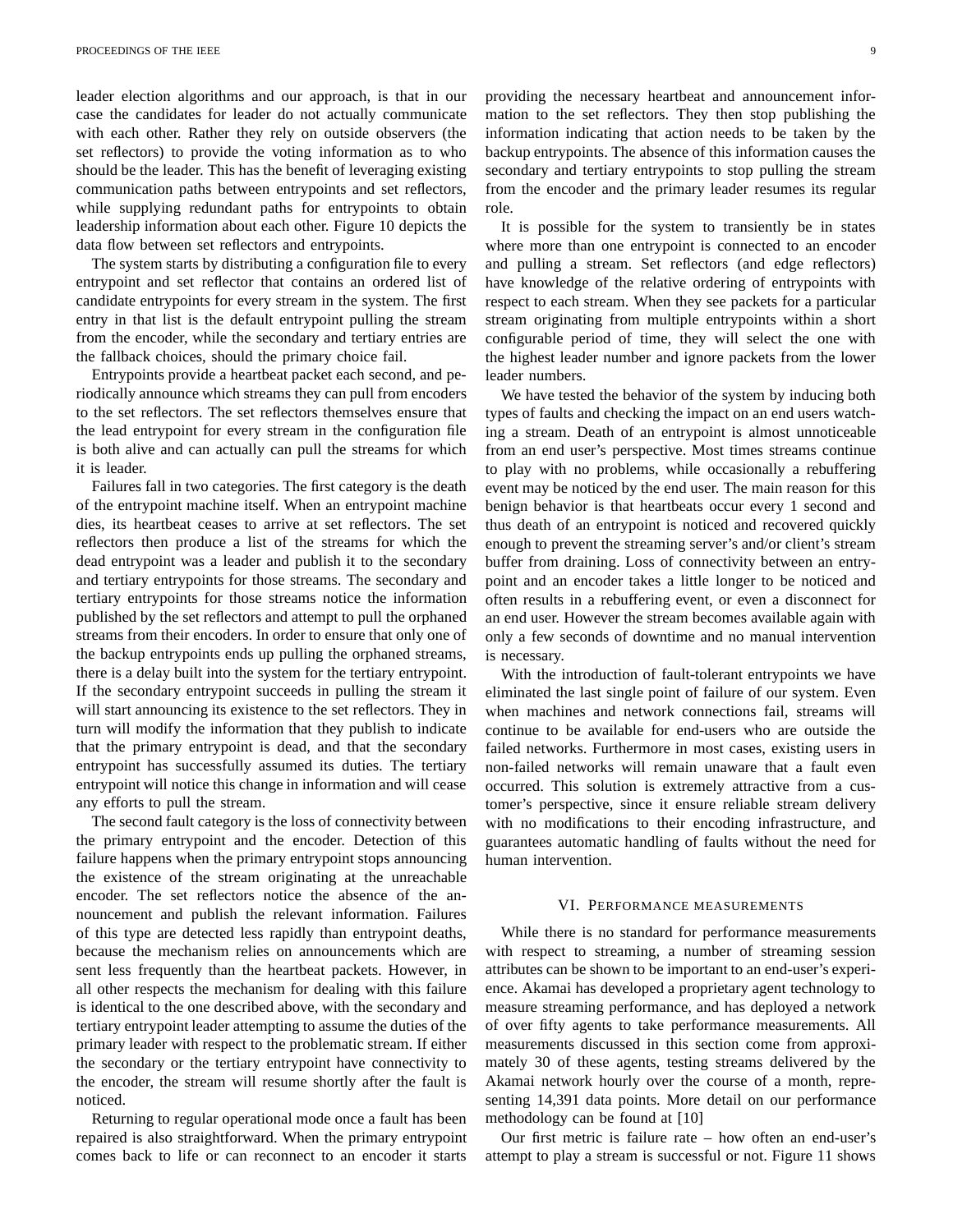

Fig. 11. Failure rate over a period of a month.



Fig. 12. Rebuffer rate over a period of a month.

the failure rate of our system over a period of a month. We have aimed for a failure rate of less than 0.1% and the current architecture meets or exceeds this goal comfortably. A second important metric is number of rebuffers per minute. This metric captures how often an end-user's experience is interrupted by a frozen stream while the player waits for data to arrive from the server. Figure 12 shows the rebuffer rate of our system over a period of a month. We aimed for a rebuffer rate of less than 1 rebuffer per hour. Once again the current architecture comfortably meets or exceeds this goal.

We have also chosen to measure one additional attribute of streaming sessions: thinning/loss as a percent of ideal bandwidth. Streams are typically generated by an encoder at a bandwidth rate determined by the stream's producer. However, servers do not have to deliver streams to end users at the rate at which they were encoded. A server that is overload or has poor connectivity to the client can choose to "thin" a stream by not sending certain frames and thus putting less stress on both the server and the link that connects it to its clients. This effect does not manifest itself as packet loss since all packets sent by the server are received by the client. Thinning results in suboptimal user experience in ways similar to those caused by regular packet loss. By looking at the rate of the stream as received by the client vs the rate at which the stream was encoded we can combine both effect into a single



Fig. 13. Thinning/Loss percentage over a period of a month.

metric that is easier to measure and is more informative than either metric in isolation. Figure 13 shows how our system performs with respect to the thinning/loss metric. As can be seen thinning/loss is consistently less than 0.1% of the stream's intended encoding rate.

## VII. RELATED WORK

Content delivery networks have received substantial attention from both industry and academia. A number of commercial systems are operational (including our own) and many academic and other research institutions have studied them in some detail both in the context of static web content[3], [4] and streaming content[1], [2].

In the context of streaming CDNs a number of studies have sought to address the issue of effective media file caching. SOCCER[12], Mocha[13], and Middleman[11] all address the problem of effective media caching on streaming servers. These systems use segmentation techniques, prefetching of data, and cooperative caching among multiple server to improve media server caching performance. Merwe *et al* [14] and Cherkasova and Gupta[15] also present characterizations of streaming video traffic and show that various parts of a clip have different probabilities of being viewed. Thus they conclude that content segmentation and caching of selective segments is more cost effective and offers better performance than caching of whole media files. While our system deals with Video On Demand content in ways similar to those described by these studies, the focus of this paper is live streams that obviously do not lend themselves to caching.

Yajnik *et al*[16] present a study of packet loss characteristics for streaming media and show the temporal correlation between loss. Veloso *et al* show similar findings in [17]. Our work verifies their finding on the burstiness and autocorrelation of packet loss. However we also present a study on a number of correction schemes and show that the simplest scheme for packet recovery (retransmits) has the best properties when both overhead and recovery percentage are taken into account. Using multiple paths for media delivery is also a concept that has been studied in detail [18], [19], [20], [21]. However, most of those systems make the assumption that they can control the coding scheme for the content that they transport. In our case, encoders are part of commercial offerings and we